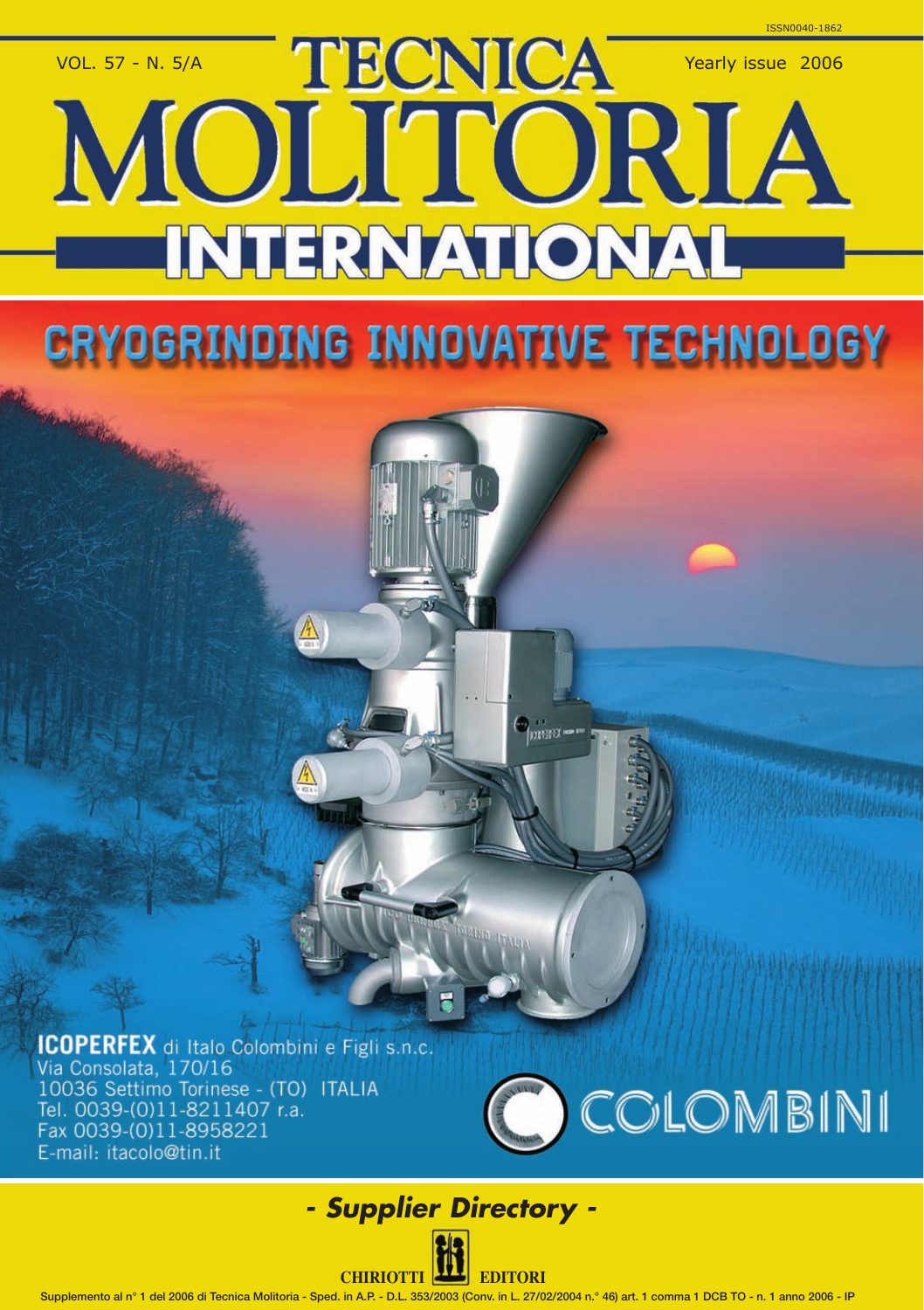## **Pasta lines with stabilisation**

A t Ipack-Ima 2006 associate Storci, the firm Fava will expose together with its from Collecchio that collaborates with Fava in the realization of presses and, in addition, completes its offer with systems dedicated to eggpasta, semi-automatic lines for specialties and with various proposals in the field of fresh pasta.

Fava has always distinguished itself for innovative solutions, with state-of-the-art



**The stabilisation belt for pasta dough (Fava).**

technical and technological solutions, as well as for its ability in satisfying the market requests.

These last three years have

been characterized by other innovations and improvements in both the production and drying processes. After an initial period of continuous improvements, the presses are now equipped with a stabilisation belt for dough that has assumed its final characteristics, granting a great ease of handling and, above all, a finished product which is much lighter in colour and much more transparent than that obtained by traditional methods. The negligible energy required for the belt and the ease in cleaning complete the picture, helping to explain the reasons of its success. In addition, the press has been equipped with



**Complete pasta processing line (Fava).**